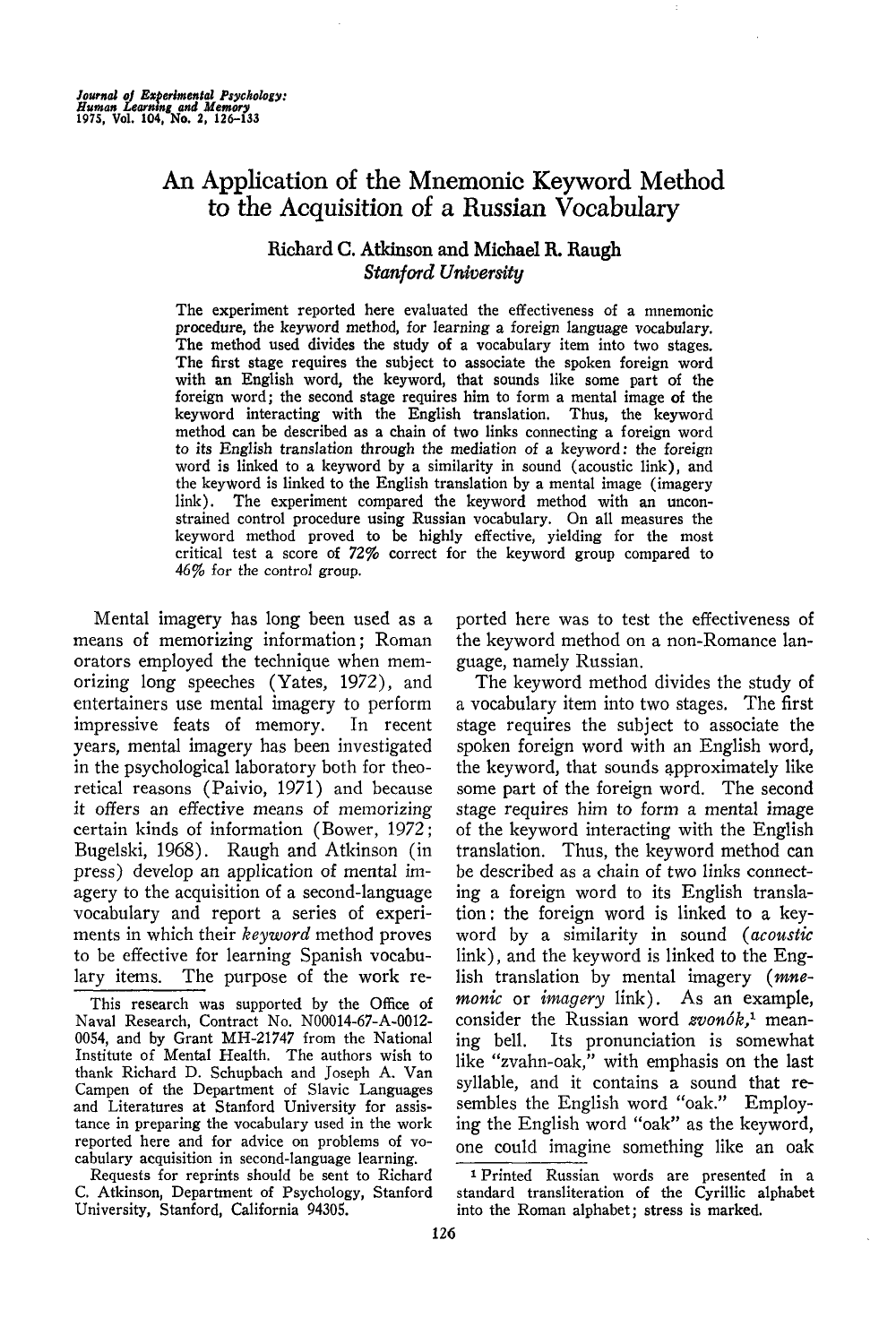with little brass bells for acorns, or an oak in a belfry, or perhaps an oak growing beneath a giant bell jar. As another example, the Russian word for "building" *(zddnie)* is pronounced somewhat like "zdawn-yeh" with emphasis on the first syllable. Using "dawn" as the keyword, one could imagine the pink light of dawn reflected in the windows of a tall building.

The keyword method is applied by presenting the subject with a series of spoken foreign words. Each foreign word is pronounced; while the word is being pronounced, a keyword and the English translation are displayed. During the presentation of each item the subject must associate the sound of the foreign word with the given keyword and generate a mental image relating the keyword to the English translation.

The preselection of keywords by the experimenter is an important aspect of the method. In preparing a test vocabulary a keyword is considered eligible if it satisfies the following criteria: (a) The keyword sounds as much as possible like a part (not necessarily all) of the foreign word; (b) it is easy to form a memorable image linking the keyword and the English translation; and (c) the keyword is different from the other keywords used in the test vocabulary. The first criterion allows flexibility in the choice of keywords, since any part of a foreign word could be used as the key sound. What this means for a polysyllabic foreign word is that anything from a monosyllable to a longer word (or even a short phrase that "spans" the whole foreign word) might be used as a keyword. The second criterion must be satisfied to make the imagery link as easy to master as possible. The third criterion is used to avoid the ambiguities that could occur if a given keyword were associated with more than one foreign word. For a large vocabulary that is divided into subvocabularies to be presented in separate sessions, the uniqueness criterion might be applied only to each subvocabulary.

In applying the keyword method to the acquisition of Spanish vocabulary, Raugh and Atkinson (in press) found large differences between the keyword method and

various control conditions. Two of the experiments used a within-subjects design, and the results were especially impressive because subjects often used the keyword method in the control condition, thus diminishing the true differences between conditions. Moreover, many subjects had studied at least one Romance language and were able to learn some words in the control condition by recognizing them as cognates. The results suggested that it would be useful to evaluate the keyword method using a between-subjects design and a foreign language that was less obviously related to languages previously studied by the subjects.

Russian was selected for the work reported here. In addition to being a non-Romance language Russian posed a special challenge to the keyword method because it involves a number of frequently recurring phonemes that do not occur in English. Also, from a practical viewpoint, for many students the Russian vocabulary is more difficult to learn than is the vocabulary of, say, German, French, or Spanish; it would be useful if the keyword method proved to be an effective means of teaching Russian vocabulary.

A 120-word Russian test vocabulary was divided into three comparable 40-word subvocabularies for presentation on separate days. The subjects were run under computer control. They received instructions from a cathode-ray display scope, listened to recorded foreign language words through headphones, and typed responses into the computer by means of a console keyboard. The experiment began with an introductory session (Day 0) during the first part of which subjects were familiarized with the equipment; during the second part they were assigned to the keyword and control groups and given instructions on the appropriate learning method, On each of the following three days (Day 1, Day 2, and Day 3) one of the test subvocabularies was presented for study and testing. On each of these days three study/test trials were given. The study part of a study/test trial consisted of a run through the subvocabulary; each foreign word was pronounced and, depending upon the treatment group,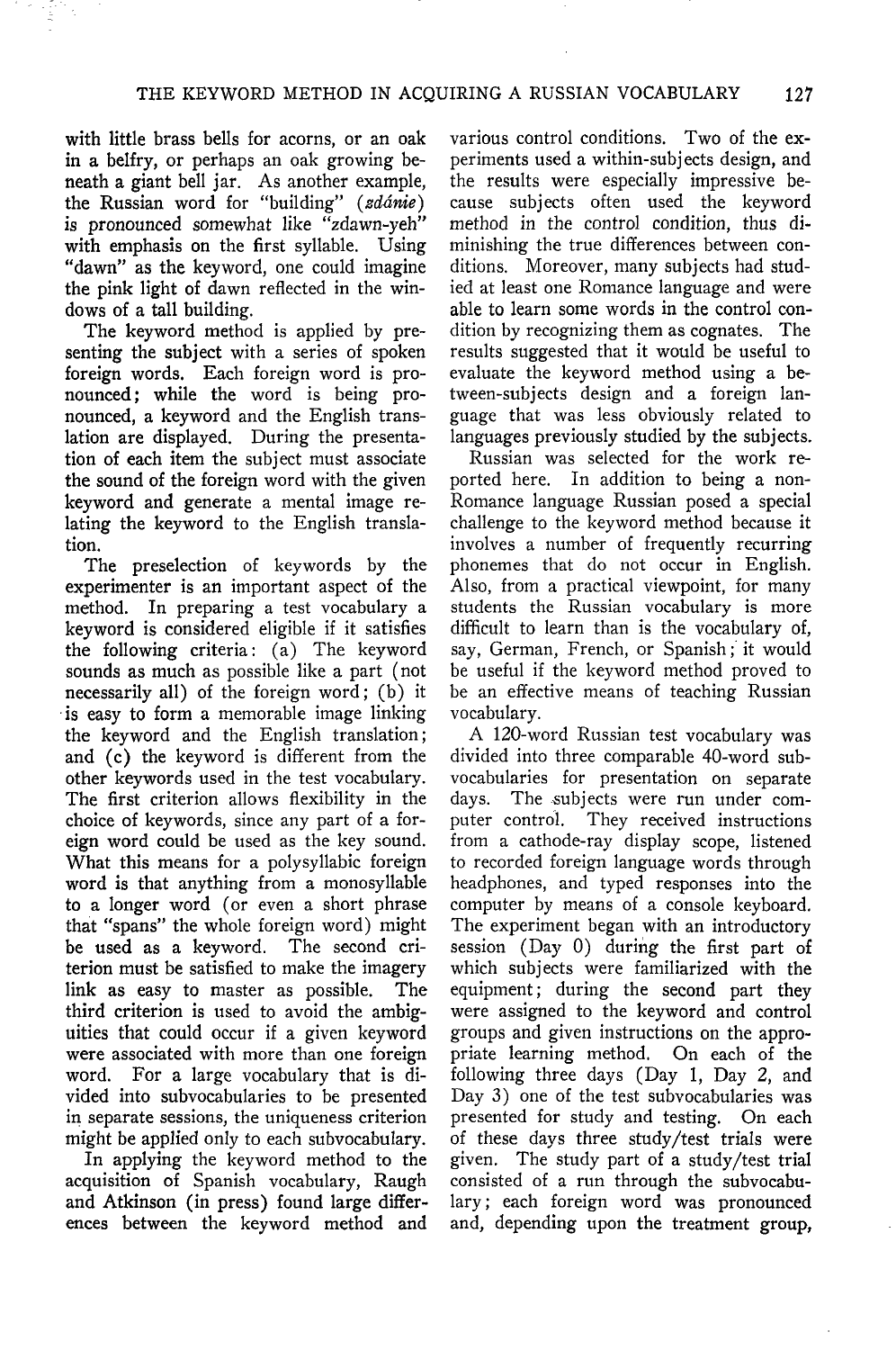| Russian         | Keyword               | Translation       |
|-----------------|-----------------------|-------------------|
| VNIMÁNIE        | _pneumonia]           | <b>ATTENTION</b>  |
| DÉLO            | iello l               | <b>AFFAIR</b>     |
| ZÁPAD           | zap it]               | WEST              |
| STRANÁ          | strawman]             | COUNTRY           |
| TOLPÁ           | tell pa]              | <b>CROWD</b>      |
| LINKÓR          | Lincoln <sup>-</sup>  | <b>BATTLESHIP</b> |
| ROT             | rut 1                 | MOUTH             |
| GORÁ            | garage                | MOUNTAIN          |
| <b>DURÁK</b>    | two rocks]            | <b>FOOL</b>       |
| ósen′           | ocean]                | AUTUMN            |
| séver           | saviour 1             | <b>NORTH</b>      |
| DYM             | 'dim 1                | SMOKE             |
| SELÓ            | seal law]             | <b>VILLAGE</b>    |
| <b>GOLOVÁ</b>   | Gulliver <sup>-</sup> | <b>HEAD</b>       |
| USLÓVIE         | Yugoslavia]           | <b>CONDITION</b>  |
| DÉVUSHKA        | dear vooshka l        | GIRL              |
| тіотіа          | Churchill ]           | <b>AUNT</b>       |
| PÓEZD           | poised <sup>-</sup>   | TRAIN             |
| KROVÁT'         | cravat                | BED               |
| <b>CHELOVÉK</b> | ⊺chilly back∃         | PERSON            |

TABLE 1 A SAMPLE OF 20 ITEMS FROM THE RUSSIAN VOCABULARY WITH RELATED KEYWORDS

either the keyword and English translation were displayed (keyword group), or the English translation alone was displayed (control group). A test trial consisted of a run through the subvocabulary in which each foreign word was pronounced and 15 sec were allowed for subject to type the English translation. A comprehensive test covering all 120 items of the vocabulary was given the day after the presentation of the last subvocabulary  $(Day 4)$ . A similar test was given approximately 6 weeks later.

# METHOD

*Subjects.* Fifty-two Stanford University undergraduates served as subjects (26 males and 26 females). All were native speakers of English, none had studied Russian, and none had participated in prior experiments using the keyword method.

*Stimulus material.* A test vocabulary of 120 Russian nouns with associated keywords was selected; a sample of 20 items is presented in Table 1. The test vocabulary represents a cross section of vocabulary items typically presented in the first-year Russian curriculum at Stanford University. English translations of the Russian vocabulary were ranked according to imageability as determined both by the judgment of the experimenter and the Paivio (Note 1) image values for those English words for which values were available. The average Paivio value for the 15 most imageable words was 6.72, and the average for the 15 least imageable words was 2.51. The keywords were selected by a four-person com-

mittee whose members were familiar with the keyword method. For some items, the committee chose keyword phrases rather than single keywords; a total of 38 keyword phrases were used in the test vocabulary. The test vocabulary was divided into three subvocabularies of 40 words each, matched in abstractness and imageability.

*Procedures.* During the first session (Day 0) the experimenter showed each subject how to start the computer program that conducted the experiment. The program itself explained all of the remaining procedures. After giving instructions on the use of the keyboard and audio headset, the program introduced keywords as a means of focusing attention on the sound of a Russian word. In order to provide all subjects with experience in the procedures, practice was given on a randomized list of 30 words (not included in the test vocabulary) ; a Russian word was spoken and its keyword was displayed in brackets for 5 sec. Afterwards, a test (randomized for each subject) was given in which each Russian word was spoken, and 10 sec were allowed to start typing the keyword. If a response was begun within 10 sec, the time period was extended from 10 to 15 sec; otherwise, the program advanced to the next item. A second randomized study of the 30 practice words was given, followed by a newly randomized test. Throughout the experiment, the same training and randomized presentation procedures were followed.

After the keyword practice, subjects were randomly assigned to the experimental and control groups with the constraint that both groups were, to contain an equal number of males and females. They were given the appropriate written instructions on the method for associating Russian words and English translations. The experimental instructions were like the keyword instructions for Experiment III presented in Raugh and Atkinson (in press). They explain that while a Russian word was being pronounced, a keyword or keyword phrase would be displayed in brackets at the left-hand margin of the screen and the English translation would appear to the right. Experimental subjects were instructed to learn the keyword first and then picture an imagery interaction between the keyword and the English translation; the experimental instructions also stated that if no such image came to mind, they could generate a phrase or sentence incorporating the keyword and translation in some meaningful way. The control instructions explained that while each Russian word was pronounced, the English translation would be displayed near the center of the screen. Control subjects were told to learn in whatever manner they wished; they were not given instructions on the use of keywords or mental imagery.

After the instructions were given, a practice series of 10 Russian words was presented in which each Russian word was spoken while the English translation was displayed; for subjects in the experimental group the appropriate keyword was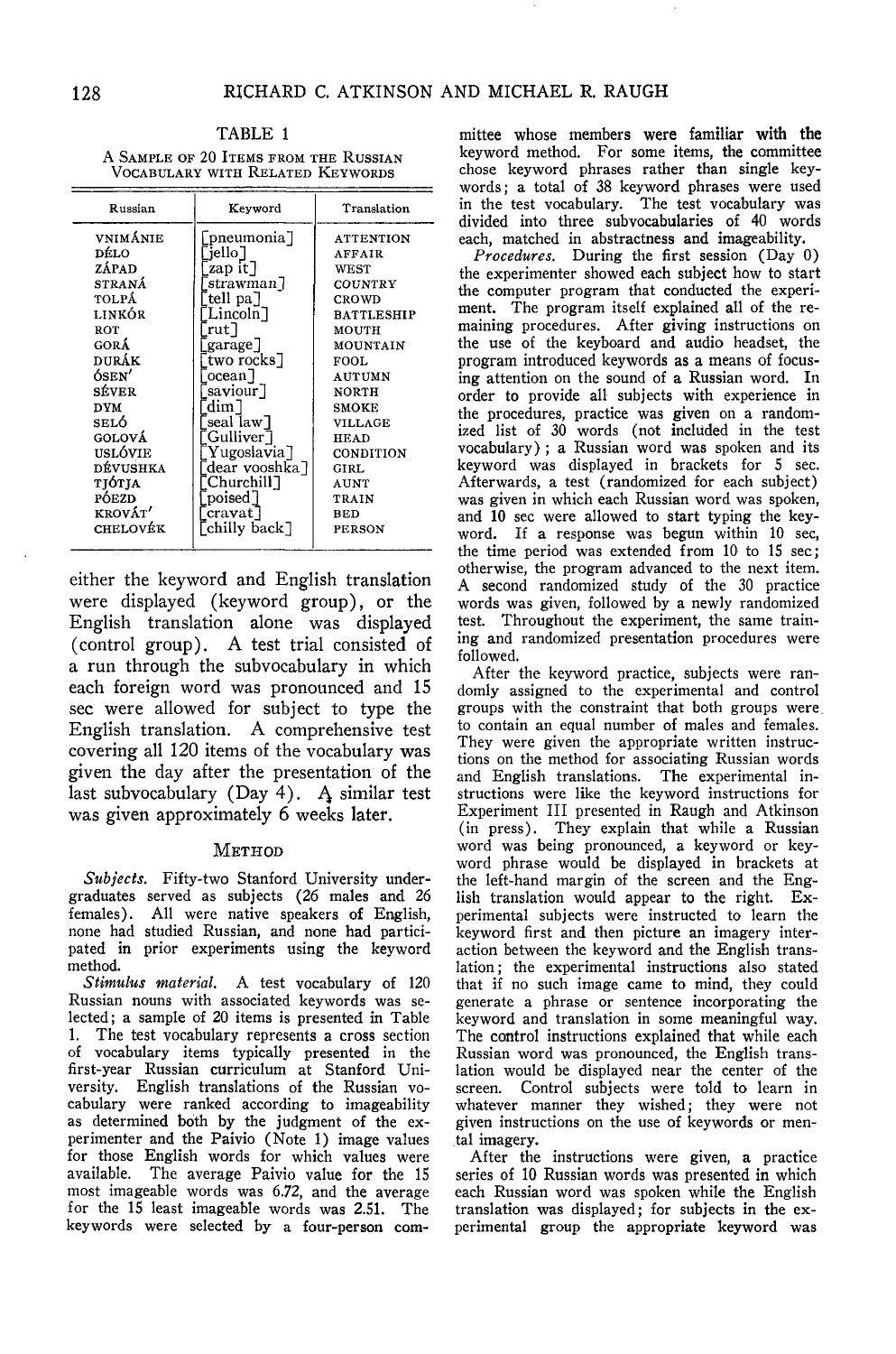also displayed with each English translation. Following this a test trial was given in which each Russian word was spoken and the subjects attempted to type the English translation. A second study trial was given and was followed by a second test trial, concluding Day 0. The subjects were, told that practice on the 10-word list was like the procedure for the remainder of the experiment.

They returned the following day for the Day 1 session. For each subject the computer program randomly selected one of the three 40-word subvocabularies for presentation. Day 1 consisted of three successive study-test trials. The study trial was exactly like the study trial at the end of Day 0: Each Russian word was spoken while, depending upon the group, the cathode-ray tube displayed either the keyword and English translation, or the English translation alone. For both groups the presentation was timed for 10 sec per item. The test trials were identical for both groups: Each Russian word was spoken and the subject had 10 sec to begin a response. No feedback was given; an incomplete or misspelled response was scored as incorrect.

Day I, Day 2, and Day 3 (which fell on consecutive days) followed identical formats. The only difference was that each day involved a different randomly assigned subvocabulary.

The comprehensive test followed on Day 4. The comprehensive test was exactly like a daily test trial, except that it covered the entire 120-word test vocabulary. For the sixth and final session (the delayed comprehensive test), subjects were called back about 30 to 60 days (average 43 days) from Day 0 to take a randomized repeat of the comprehensive test. They had not been forewarned that they would be tested at a later date.

#### RESULTS

The Day 0 keyboard practice phase of the experiment was identical for both the experimental and control groups. The results of the keyword tests averaged over trials were 51% for male keyword subjects and *53%* for male control subjects; the comparable scores for females were 59% and 58%, respectively. The average overall score for keyword subjects was 55% and the corresponding average for control subjects was 56%. The results indicate that the keyword and control groups were evenly matched so far as performance on the pretest was concerned.

Table 2 presents results of the comprehensive test in which the probability of a correct response is given as a function of sex, treatment group, and day on which the word was studied; for example, the table shows that on the comprehensive test fe-

TABLE 2

PROBABILITY OF A CORRECT RESPONSE ON THE COMPREHENSIVE TEST AS A FUNCTION OF TREATMENT GROUP, SEX, AND STUDY DAY

| Study |      | Keyword |     | Control |        |     |
|-------|------|---------|-----|---------|--------|-----|
| day   | Male | Female  | М   | Male    | Female | M   |
| Day 1 | .55  | .73     | .64 | .27     | .40    | .33 |
| Day 2 | .63  | .76     | .70 | .38     | .47    | .43 |
| Day 3 | .80  | .82     | .81 | .60     | .67    | .63 |
| М     | .66  | .77     | .72 | .42     | .51    | .46 |

males in the keyword group responded correctly to 76% of the words that they had studied on Day 2, whereas males responded correctly to 63% of the words studied on Day 2. A Sex  $\times$  Treatment analysis of the comprehensive test data was made in which performances on the Day 1, Day 2, and Day 3 subvocabularies were viewed as repeated trials. It was found that keyword subjects were superior to the control subjects, *F* (1, 48) = 35.8,  $p < .001$ ; moreover, the females performed significantly better than the males, *F* (1, 48) = 5.9, *p <* .025. No interactions between sex and treatment were found; the error mean square used in these tests was .023.<sup>2</sup> Because the subjects were volunteers we cannot say whether the sex differences reflect a sampling error or an actual difference between males and females. In any case, the results suggest that for vocabulary-learning experiments of this sort, care should be taken to insure that males and females are evenly divided among treatment groups.

Figure 1 presents the probability of a correct response on each of the three test trials for Day 1, Day 2, and Day 3. The keyword group in all cases obtained superior scores; in fact, on each day the keyword group learned at least as many words in two study trials as the control group learned in three trials.

An analysis of performance on the test vocabulary was made with respect to imageability. The vocabulary had been ranked

2 An inspection of frequency histograms indicated unimodal distributions for both the keyword and control groups. There was no evidence to suggest that some subjects in the keyword group performed unusually well, whereas the others were comparable to control subjects.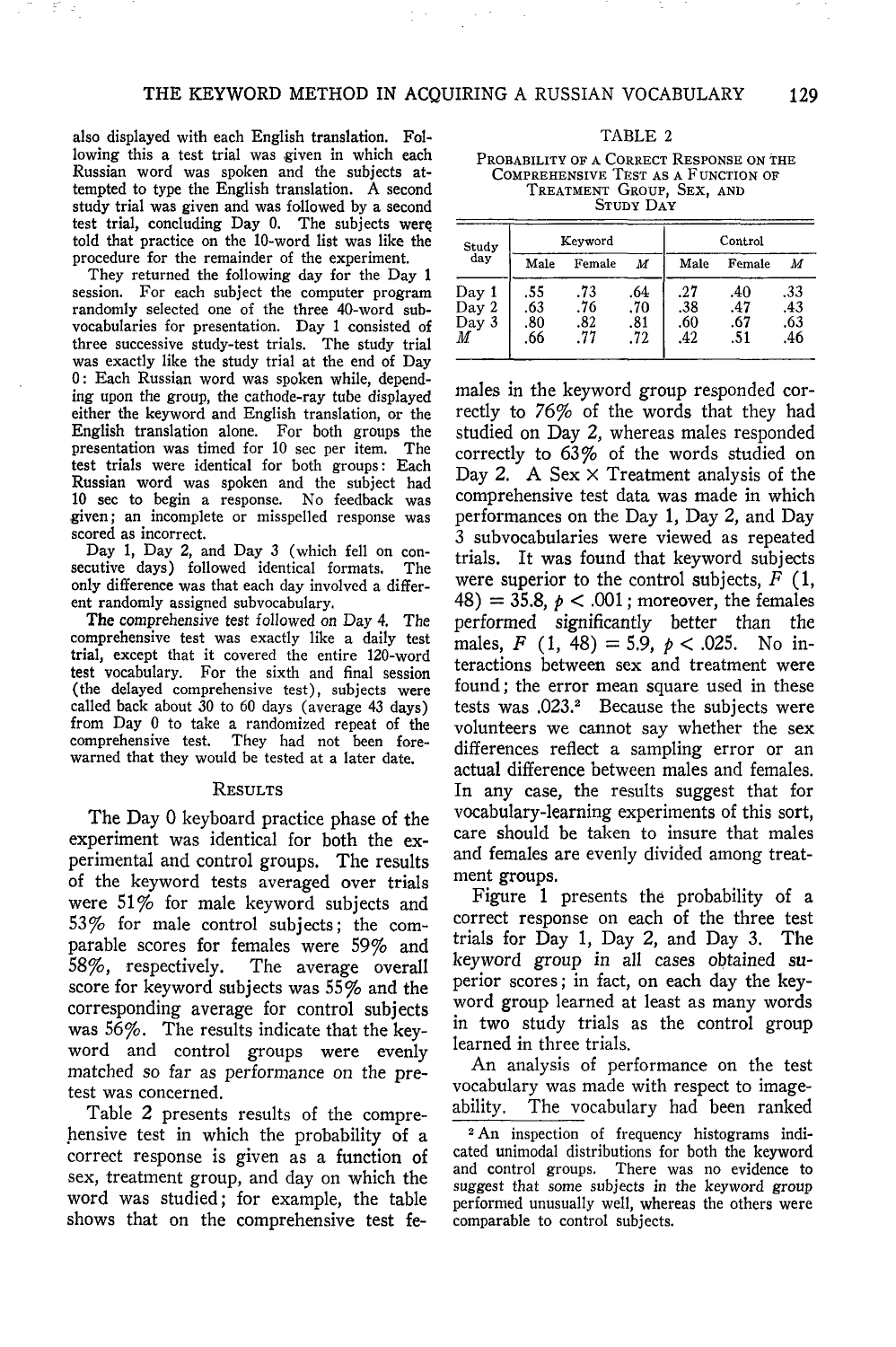

FIGURE 1. Probability of a correct response over test trials on Day 1, Day 2, and Day 3.

according to the imagery values of the English translations, and divided into four levels of imageability. Each level contained an equal number of words from each of the three subvocabularies. The 15 most highly imageable words (5 taken from each subvocabulary) were assigned to Level 1. The next ranking 45 words (15 from each subvocabulary) were assigned to Level 2, and the next 45 words were assigned to Level 3. The 15 least imageable words were as-<br>signed to Level 4. Table 3 presents the Table 3 presents the average probability that a word of a given level elicited a correct response on the Comprehensive Test for both the keyword and control groups. No significant difference was found across levels for the keyword group, whereas for the control group *F* (3,  $100$ ) = 3.1,  $p < .05$ ; the error mean square was ,037. Thus, image level did not affect performance in the keyword condition; on the other hand, it appears that high imageability facilitated learning in the control condition.

| R<br>ш |  |
|--------|--|
|--------|--|

| Probability of a Correct Response on the |
|------------------------------------------|
| COMPREHENSIVE TEST AS A FUNCTION OF      |
| <b>IMAGERY LEVEL</b>                     |

| Imagery value                                                           | Probability correct |                          |  |  |
|-------------------------------------------------------------------------|---------------------|--------------------------|--|--|
|                                                                         | Keyword group       | Control group            |  |  |
| Level $1(6.73)$<br>Level $2(6.31)$<br>Level $3(5.03)$<br>Level 4 (2.46) | .75<br>.71<br>.72   | .55<br>.45<br>.48<br>.38 |  |  |

Figure 2 presents a scatter plot of the 120 words in the test vocabulary; each point represents performance for a particular word on the comprehensive test. The abscissa gives the probability of a correct response in the control group and the ordinate gives the same probability in the keyword group. For example, the word at (.35, .81) is *galstuk* (where the keyword is "gallstone" and the English translation is "necktie"); its probability of being correct on the comprehensive test was .35 for the control group, and .81 for the keyword group. Points above the diagonal in Figure 2 refer to words that were learned more effectively in the keyword condition, whereas points below are for words that were learned more effectively in the control condition. The word at (.19, .81), *dvor* (keyword "divorce," translation, "yard"), did especially well in the keyword condition relative to its performance in the control condition, whereas the word at (.58, .27), *lapa* (keyword, "laughter," translation, "paw") did especially poorly. A reason for the poor performance could be that either the keyword link was difficult to learn or the imagery link was difficult to form, resulting in an ineffective memory chain between the Russian word and the English translation. We will return to this point later.

The results of the delayed comprehensive test are displayed in Table 4. The keyword group outperformed the control group in all male-male and female-female comparisons. Note that keyword subjects recalled more words from the Day 1 study list than from the Day 3 list, whereas the opposite relation held on the comprehensive test (see Table 2). Thus, a recency effect over days was exhibited on the first comprehensive test, whereas a primacy effect over days prevails on the delayed test. This result is somewhat surprising, although Schnorr and Atkinson (1970) obtained a similar finding in an experiment in which subjects used a mental imagery strategy to learn English paired associates; recency was observed on. an immediate recall test, whereas primacy was observed on a delayed test one week later. Table 4 shows no serial position effect for the control group.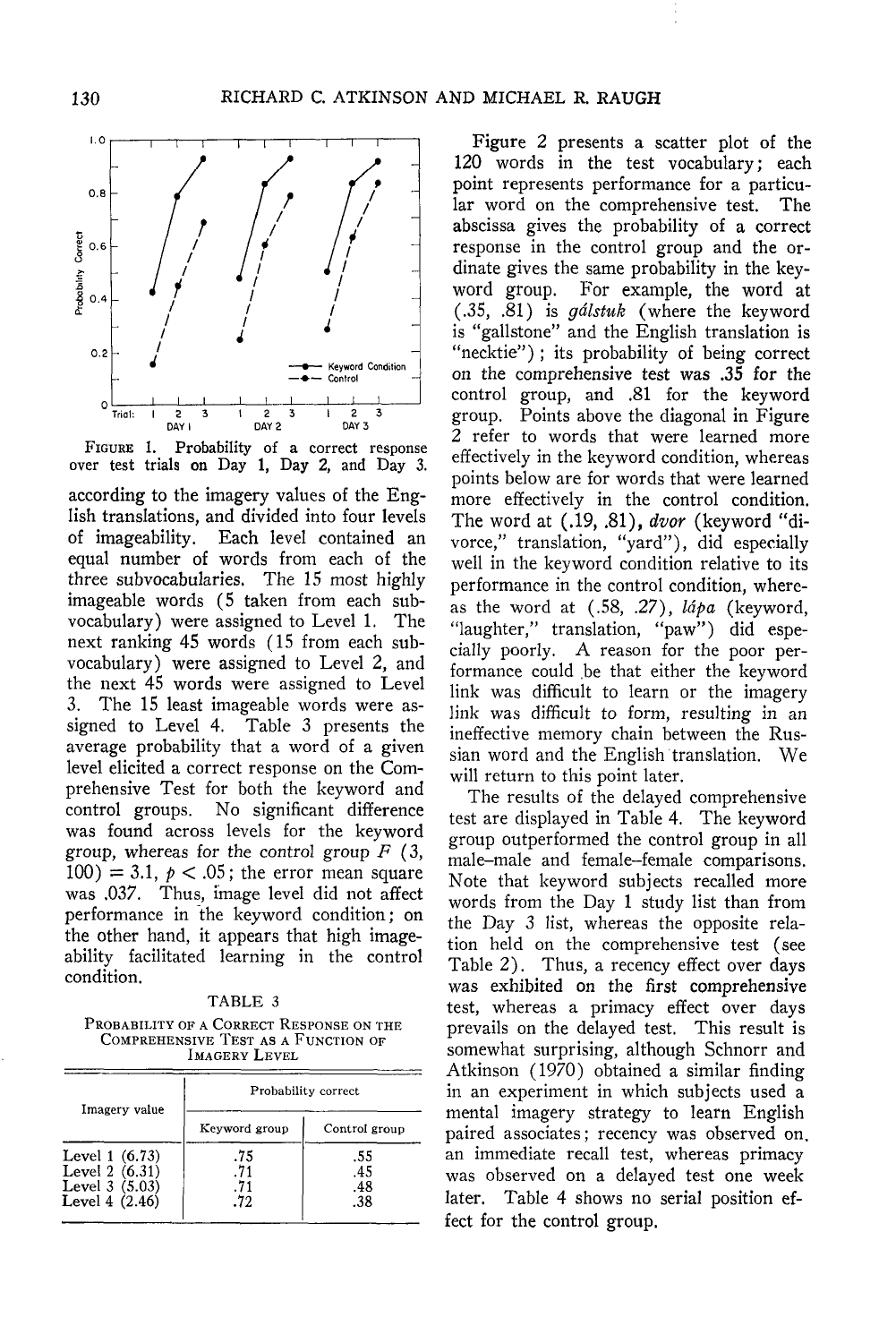A question of some interest is whether keyword phrases facilitate learning as much as single keywords do. Our data cannot answer the question because we did not systematically vary the number of keywords used for each Russian item. Nevertheless,<br>the data are suggestive. In the experithe data are suggestive. mental condition 38 items involved the use of keyword phrases instead of a single keyword. For example, the keyword phrase "narrow road" was associated with the word naród, and "tell pa" was associated with *tolpd.* The average performance of the keyword phrase items on the comprehensive test was .74 in the keyword condition and .44 in the control condition. The corresponding averages for single keyword items were .71 and .45, respectively. Thus, the probability of learning a keyword-phrase item was about the same as the probability of learning a single-keyword item.

### **DISCUSSION**

Results using the keyword method raise a number of issues; some of these issues are discussed elsewhere (Raugh & Atkinson, in press) and will not be reviewed in this paper. Of special interest to the experiment reported here is the question: Should the experimenter supply the keyword, as we have done, or can the subject generate his own more effectively? The answer to this question is somewhat complicated. In an unpublished experiment similar to the one described here, all subjects were given instruction in the keywor4 method. During the actual experiment half of the items were presented for study with a keyword, whereas no keyword was provided for the other items. The subjects were instructed to use the keyword method throughout. When a keyword was provided they were to use that word; when no keyword was provided they were to generate their own. On the comprehensive test the subjects did better on the keyword supplied items than on the others, but the size of the difference was small in comparison to the difference between groups reported in this paper. Instruction in the keyword method was helpful, and somewhat more so if the experimenter also supplied the keywords.



FIGURE 2. Scatter plot of performance levels on the comprehensive test. (Each point corresponds to an item; the ordinate gives the performance level when the item was studied in the keyword condition, and the abscissa its value when studied in the control condition.)

It should be kept in mind that our results are for subjects who have not had previous training in Russian. It may well be that supplying the keywords is most helpful to the beginner, and becomes less useful as the subject gains familiarity with the language and the method. We have run an experiment using a Spanish vocabulary where subjects were instructed in the keyword method, but during study of an item received a keyword only if they requested it by pressing an appropriate key on their computer console (Raugh & Atkinson, in press). We call this variant of the keyword method the free-choice procedure. When an item was initially presented for study a keyword was requested 89% of the time; on subsequent presentations of the item the

TABLE 4 PROBABILITY OF A CORRECT RESPONSE ON THE DELAYED COMPREHENSIVE TEST AS A FUNCTION OF TREATMENT GROUP, SEX, AND STUDY DAY

| Study                                     | Keyword                  |                          |                          | Control                  |                          |                          |
|-------------------------------------------|--------------------------|--------------------------|--------------------------|--------------------------|--------------------------|--------------------------|
| day                                       | Male                     | Female                   | М                        | Male                     | Female                   | M                        |
| Day 1<br>Day 2<br>Day 3<br>$\overline{M}$ | .38<br>.36<br>.30<br>.35 | .58<br>.51<br>.41<br>.50 | .48<br>.44<br>.36<br>.43 | .15<br>.19<br>.21<br>.18 | .34<br>.40<br>.36<br>.37 | .25<br>.30<br>.29<br>.28 |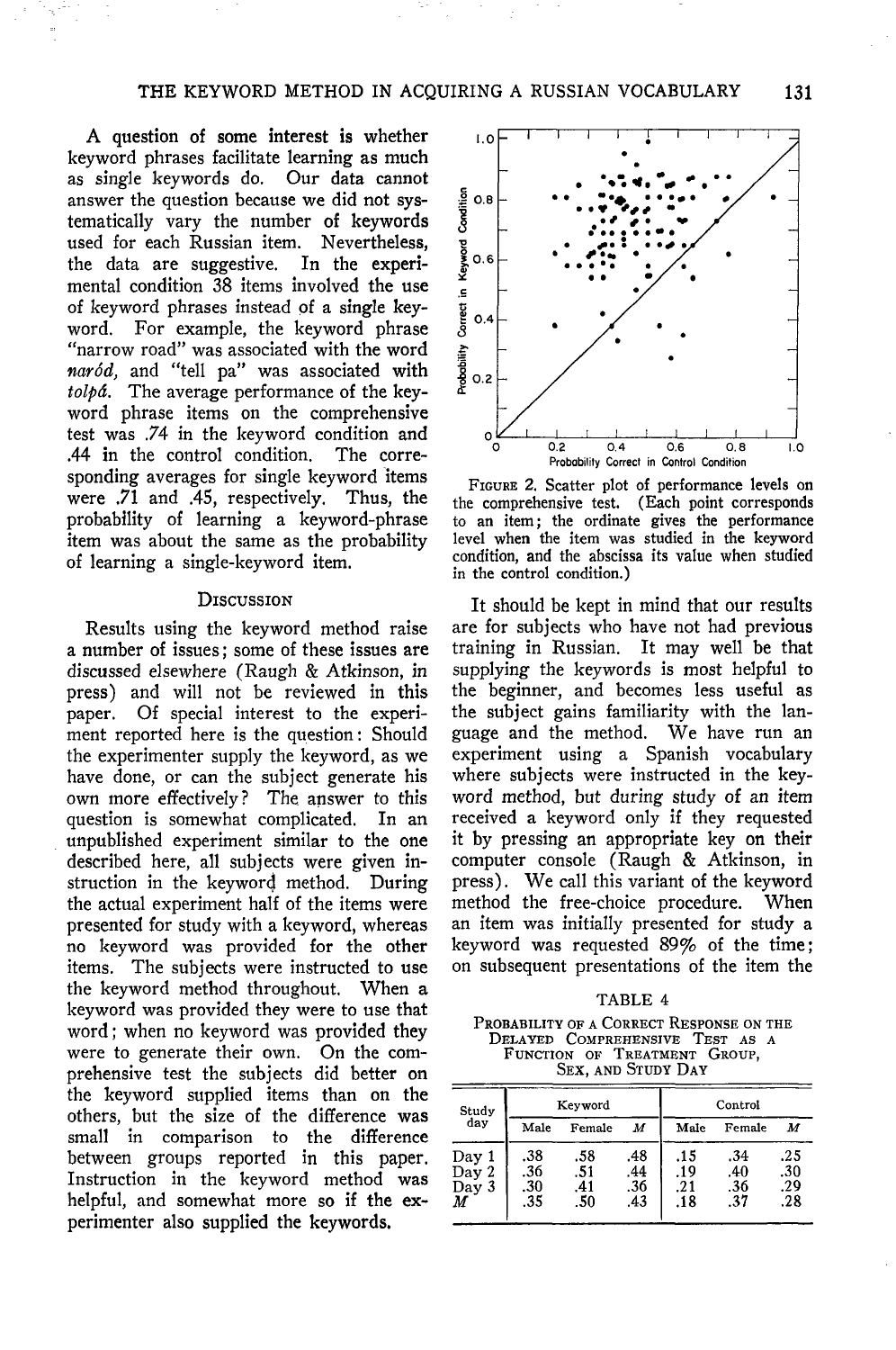TABLE 5 CORRELATION MATRIX FOR THE VARIABLES  $A \times I$ , K, C, A, and I

|                             | $A \times I$ | ĸ          | с                        | Α                        |                                 |
|-----------------------------|--------------|------------|--------------------------|--------------------------|---------------------------------|
| $A \times I$<br>K<br>Ċ<br>А | 1.0          | .73<br>1.0 | $\frac{.39}{.38}$<br>1.0 | .68<br>.53<br>.33<br>1.0 | .71<br>.49<br>.19<br>.02<br>1.0 |

subject's likelihood of requesting the keyword depended upon whether or not he missed the item on the preceding test trial. If he missed it, his likelihood of requesting the keyword was much higher than if he had been able to supply the correct translation. Otherwise, however, the likelihood of requesting a keyword was remarkably constant from one day of the experiment to the next; that is, there was no decrease in keyword requests over the three study days, where on each day the subject learned a new vocabulary. It is interesting to note that performance on the comprehensive test for the free-choice group was virtually identical to the performance of a group that was automatically given a keyword on all trials. Not much of a difference would be expected between the two groups since the free-choice subjects had such a high likelihood of requesting keywords. Nevertheless, these findings suggest that the free-choice mode may be the preferred one. In the free-choice procedure subjects report that they generally wanted a keyword, but that there were occasional items that seemed to stand out and could be mastered immediately without the aid of a keyword. In summary, the answer to our question is that subjects appear to be somewhat less effective when they must generate their own keywords; but results from the free-choice procedure indicate that keywords need only be supplied when requested by the subject.

Let us now turn to a somewhat different issue. As Figure 2 indicates, some items are learned more readily than others. Poor performance on a given item in the keyword condition could be because the acoustic link, the imagery link, or both were difficult to master, thereby yielding an ineffective memory chain between the Russian word and

its English translation. A test of this hypothesis involves having one group of subjects learn only the foreign word to keyword link and another independent group learn only the keyword to translation link. We have conducted such an experiment with the 120-word Russian vocabulary used in the study reported here. For each item an estimate was obtained for the probability of a correct response averaged over the first two test trials. We will denote that probability as *A* for the group learning the acoustic link, and as  $I$  for the group learning the imagery link. Finally, let *K* be the probability of a correct response averaged over the first two test trials for an item in the keyword group in our original experiment. The product of  $A \times I$  (that is, the probability of knowing the acoustic link times the probability of knowing the imagery link) is a fairly good predictor of performance in the keyword condition. Table *5* displays the correlation matrix using rank-order data. Note that the correlation between A and I is near zero, indicating that the learning of the acoustic link is not related to the learning of the imagery link. Note also that the correlation between the product  $A \times I$  and the variable K is .73; the product is an accurate predictor of performance in the keyword condition. The *C* entry in the table is comparable to the *K* entry, except that it denotes performance for the control group in our original experiment. Note that *C* is not as good a predictor of *K* as is the product *A X I.*

A theoretical framework for interpreting these results is provided by Atkinson and Wescourt (1974). According to their theory, early in the learning process the memory structure for a given item involves only two independent links (what we have called the acoustic and imagery links). However, with continued practice a third link is formed directly associating the foreign word with its English translation. It is this direct link that sustains performance once an item is highly practiced. The subject may still have access to the keyword but the retrieval process based on the direct association is so rapid that the subject only recalls the keyword under special circumstances,